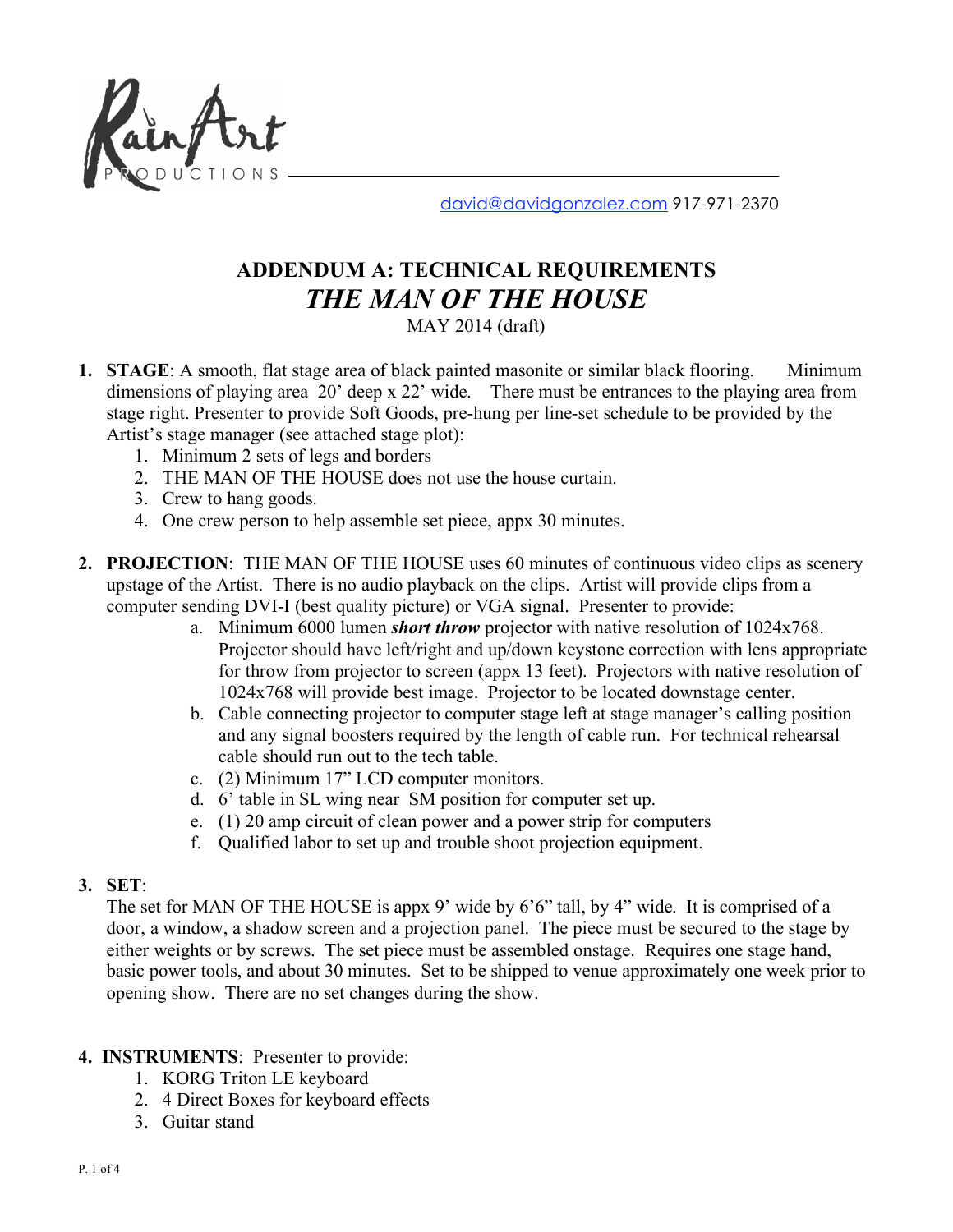**5. SOUND**: Presenter to provide a complete professional quality sound system supplied with enough amplifier power to adequately cover the audience area:

a. Main mixing console with a minimum of sixteen (16) fully operable channels with separate equalization on each channel. System shall also have a minimum complement of outboard effects (i.e., limiter, compressor, graphic eq, reverb, echo, etc...)

# b. Inputs:

*Mr. Gonzalez*—RF DPA 4065 or 4066 cardiod mic. Can be a lavaliere taped to his face rather than on a countryman rig. Backup mic of same type.

*Keyboard*—direct into house system.

*Guitar* – wireless transmitter unit. Artist will provide cable from guitar to standard 4 pin transmitter.

- c. Monitors: A minimum of three (3) on-stage monitor speaker cabinets. Speakers should be professional quality, two-way speakers to reproduce full audio range. It is preferred that the 2 downstage monitors be of a low profile variety. Two separate monitor mixes are needed for Mr. Gonzalez and the accompanist.
- d. Artist travels with playback computer running QLAB for sound effects cues to be run by house sound.
- e. Qualified and experienced operators and engineers to install, operate and remove the above equipment. The professional sound technician must be present during the entire performance to take cues.
- **6. LIGHTING**: Presenter to provide:
	- a. Copy of theater's line-set schedule, rep light plot and hookup. Plot must include accurate section of theater showing balcony site-lines and proscenium speaker cluster. Upon receipt Artist's Stage Manager will provide appropriate scale light plot for the venue.
	- b. Run light for stage manager position.
	- c. Qualified and experienced crew to hang, focus, cue and run show.
	- d. PLEASE NOTE THAT LIGHT PLOT MUST BE HUNG FOR ARRIVAL OF ARTIST. ARTIST'S STAGE MANAGER WILL FOCUS.
- **7. COMMUNICATION**: Presenter to provide:
	- a. 1 channel headset from stage manager call position to light, followspot, sound, and video operators. For tech 3 headsets will be needed at the tech table.
	- b. Minimum 13" video monitor with full stage camera shot at prompt desk.
	- **8. PROPS**: Presenter to provide:
		- a. 1 short stool with wheels
		- b. 1 music stand with light and a tall stool in SL wing for SM if a prompt desk does not exist.
		- c. 1 chair off stage right and left
	- **9. WARDROBE:** Presenter to make available wardrobe facilities for pressing and steaming as needed pre show and between shows. No wardrobe crew is needed to run show.
	- **10. RUN CREW:** Presenter to provide:
		- a. Light board operator
		- b. Sound board operator
		- c. Video operator

There is no flying in the show. Please note that the same technicians must run